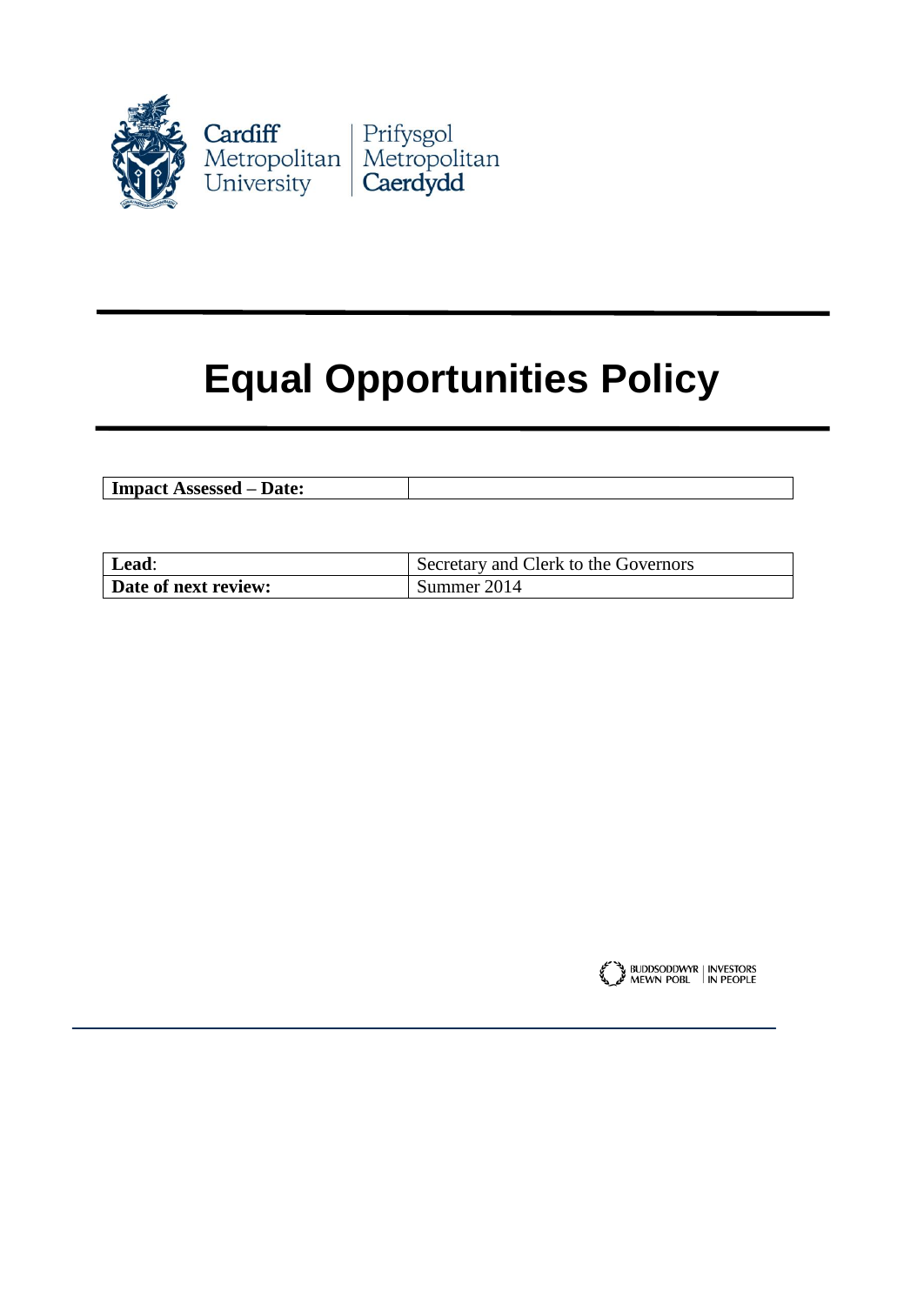

## **CARDIFF METROPOLITAN UNIVERSITY**

## **EQUAL OPPORTUNITIES POLICY**

#### **1. Policy Statement**

- 1.1 Cardiff Metropolitan University is committed to providing an inclusive working and studying culture in which all individuals are able and encouraged to participate fully and are treated on the basis of their merits and abilities.
- 1.2 Cardiff Metropolitan University recognises that unlawful discrimination is unacceptable in any form, is committed to treating individuals with dignity and respect, valued for their contribution, and to providing an environment that promotes equality of opportunity for staff and students in all aspects of its activities as an employer, and provider of an higher education and as a community resource.
- 1.3 Cardiff Metropolitan University is committed to providing a working and learning environment free from any form of harassment, intimidation, victimisation or discrimination on the grounds of age, disability, gender reassignment, marriage and civil partnership, pregnancy and maternity, race, religion and belief, sex and sexual orientation.
- 1.4 Cardiff Metropolitan University will develop and endeavour to maintain structures, practices and procedures that have the effect of treating people on the basis of their ability and potential. We recognise that different people and groups have different needs and that people have multiple-identities and multiple needs. We will make reasonable adjustments and proportional changes to our processes and procedures to meet the needs and circumstances of our students, staff, governors, service users and partners.
- 1.5 Cardiff Metropolitan University accepts its statutory responsibilities and is committed to extending the principles laid down in law to any individual or groups, who are discriminated against or treated unfairly.
- 1.6 Cardiff Metropolitan University will ensure that it is fully aware of its responsibility towards the promotion of equal opportunities and is properly equipped to take account of the diverse needs of particular groups when providing services.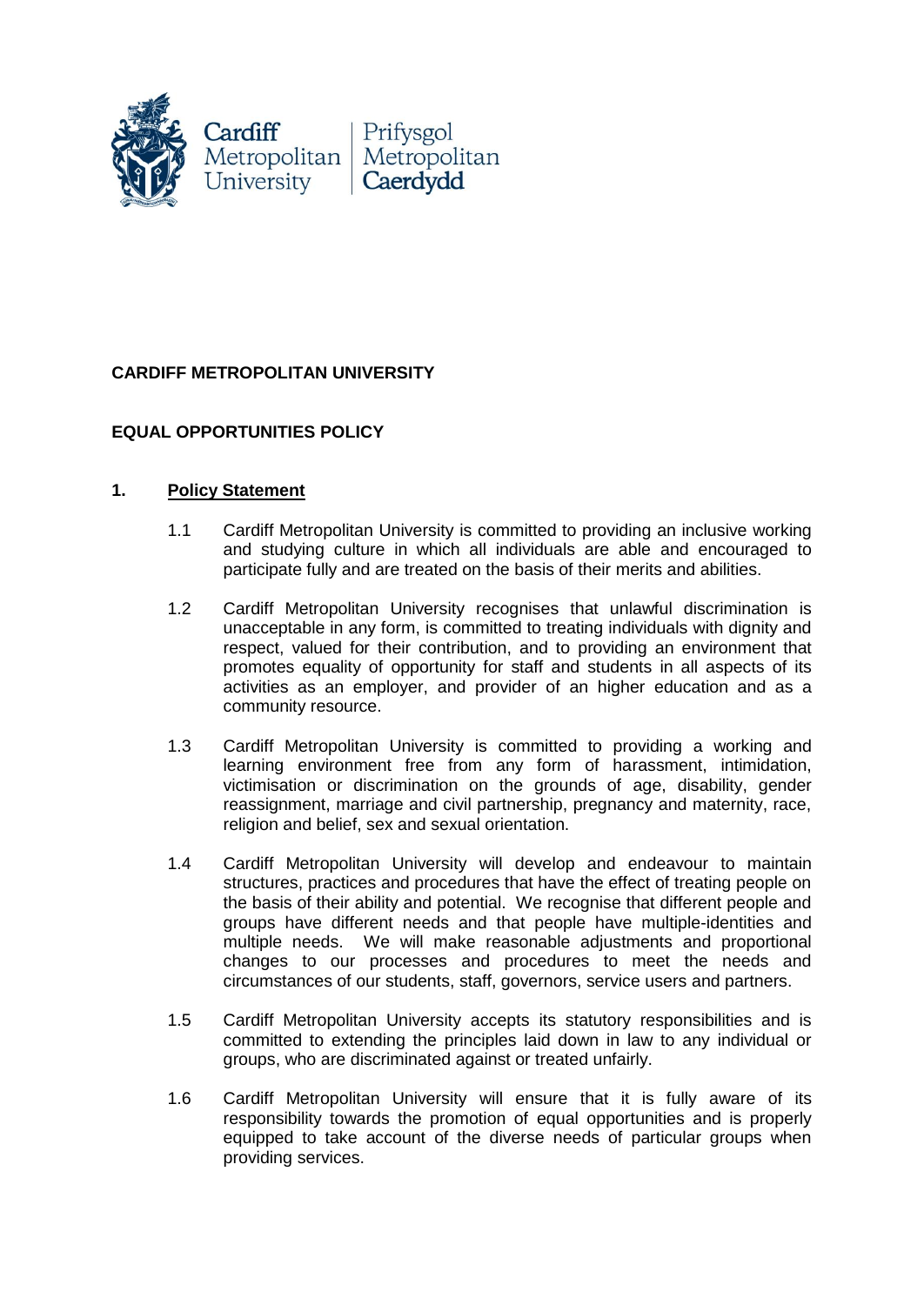1.7 Members of the Board of Governors, staff and students are collectively and individually responsible for ensuring that this Equal Opportunities Policy is put into practice.

### **2. Discrimination**

- 2.1 Cardiff Metropolitan University will not tolerate any form of unlawful discrimination. Discrimination can take place in the following ways:
	- 2.1.1 **Direct Discrimination** means treating people less favourably than others are or would be treated in similar circumstances. Therefore, it would usually be unlawful to select or to fail to select somebody because of his or her age, disability, gender reassignment, marriage and civil partnership, pregnancy and maternity, race, religion and belief, sex and sexual orientation.
	- 2.1.2 **Indirect Discrimination** means applying an unjustifiable provision, criterion or practice which in theory applies to everyone, but which in practice (whether intentional or not) few people in certain groups (because of their age, disability, gender reassignment, marriage and civil partnership, race, religion and belief, sex and sexual orientation) are able to comply. Requirements relating to dress, physical characteristics and length of service can fall into this category.
	- 2.1.3 **Harassment (including sexual and racial)** is defined as unwanted/uninvited/unreciprocated conduct that violates people's dignity or creates an intimidating, hostile, degrading, humiliating or offensive environment. Cardiff Metropolitan University has a specific code of practice for dealing with harassment and bullying matters.
	- 2.1.4 **Victimisation** is defined as treating people less favourably because of action they have taken under or in connection with any of the legislation – for example if someone has made, or is considering making a formal complaint of discrimination or has given or is considering giving evidence in a tribunal case.
- 2.2 Cardiff Metropolitan University aims to create a workplace and learning place, which is totally free from all offensive, insulting or oppressive behaviour.

#### **3. Scope of Policy**

- 3.1 The Board of Governors has ultimate responsibility for the implementation of and adherence to Cardiff Metropolitan University's Equal Opportunities Policy and associated action plans.
- 3.2 In its commitment to equality of opportunities, Cardiff Metropolitan University will ensure that positive steps are taken to identify and combat all forms of unlawful discrimination so that no potential or existing member is discriminated against either unlawfully, directly or indirectly.
- 3.3 Cardiff Metropolitan University will publicise its commitment to the Policy to both existing and potential members of the organisation. The Policy applies without exceptions to all governors, staff and students and will be included in the staff and student webpages.
- 3.4 Cardiff Metropolitan University recognises that the implementation of equal opportunities practices is important to its development and continuing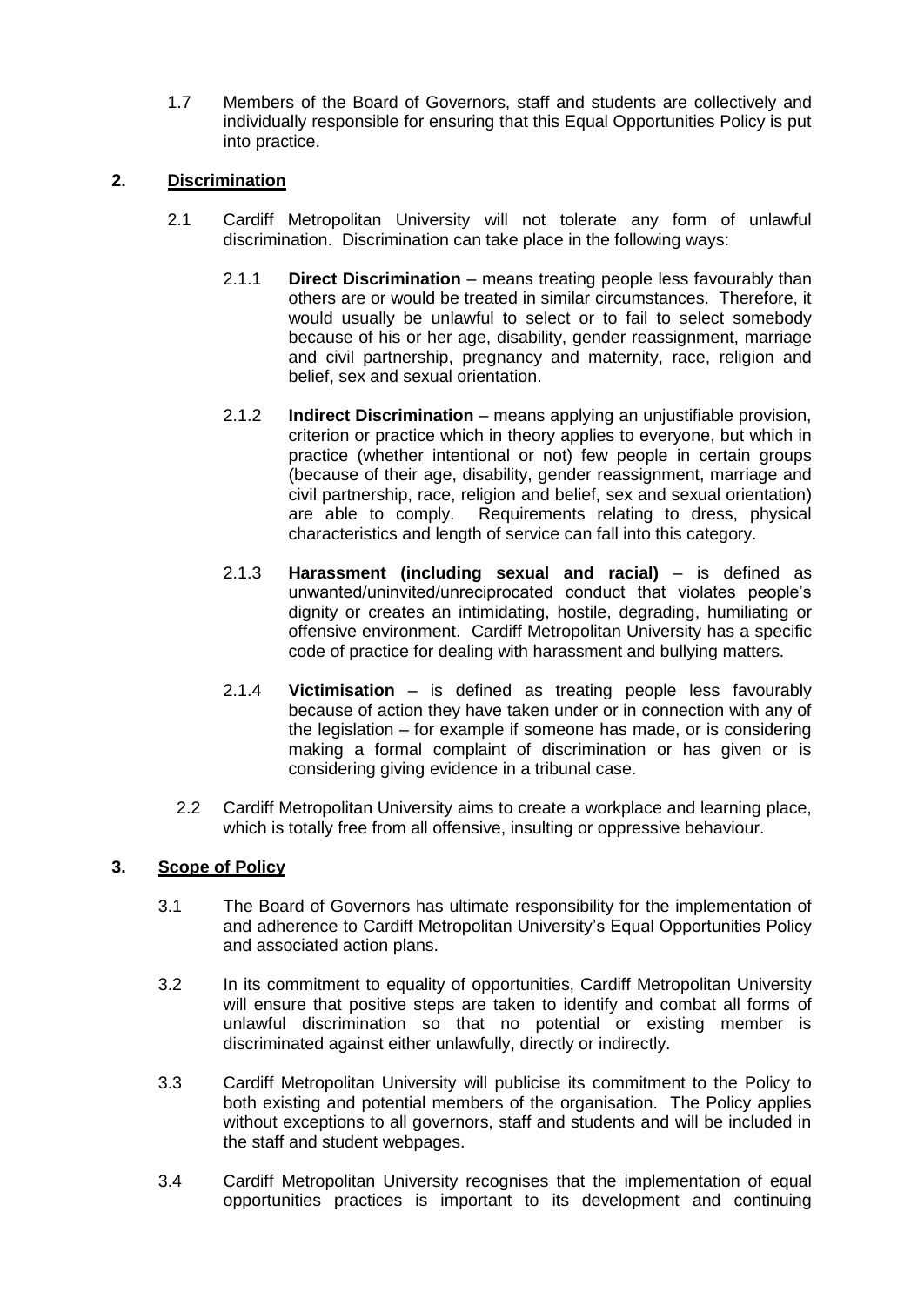success and will take responsibility for ensuring implementation of the policy and associated codes of practice.

- 3.5 The Board of Governors, students and staff have individual responsibilities to ensure that they comply with the policy. They must also co-operate with those persons with specific responsibilities and assignments for equal opportunities to enable and support them in carrying out their duties.
- 3.6 Cardiff Metropolitan University will require all individuals and organisations which provide services for or on behalf of Cardiff Metropolitan University to demonstrate a similar commitment to equal opportunities and to have appropriate procedures in place.
- 3.7 An appropriate member of Cardiff Metropolitan University's staff and/or governor will investigate any alleged breach of this policy. If the allegation is upheld, action will be taken which could result in disciplinary proceedings against staff and students. Contractors and service providers could be removed from Cardiff Metropolitan University's panel of approved providers, and Governors removed from the Board.

#### **4. Aims of the Policy**

- 4.1 The aims of the policy are:
	- 4.1.1 to provide transparent mechanisms and systems to improve, implement, monitor and review codes of practice on equal opportunities;
	- 4.1.2 to promote and maintain an equal opportunities culture and environment throughout Cardiff Metropolitan University by means of accurate monitoring, setting of realistic targets and programmes of positive action;
	- 4.1.3 to fulfil statutory obligations;
	- 4.1.4 to provide the widest possible access to those individuals who seek to benefit from its educational activities and to encourage women, minority groups and disabled people and people with life experience into areas of education and employment where they are underrepresented;
	- 4.1.5 to provide an inclusive environment where all relevant stakeholders, including staff and students, have the right to be consulted about Cardiff Metropolitan University policies, procedures and practices and are encouraged to contribute to the decision making process of the University.
- 4.2 To effect these aims action will be taken:
	- 4.2.1 to provide equal access to opportunities for personal, professional or academic development, career progression and promotion opportunities to all staff;
	- 4.2.2 to enable students to fulfil their potential;
	- 4.2.3 to ensure that all potential, new and existing members of the Board of Governors, staff, students and related parties and stakeholders are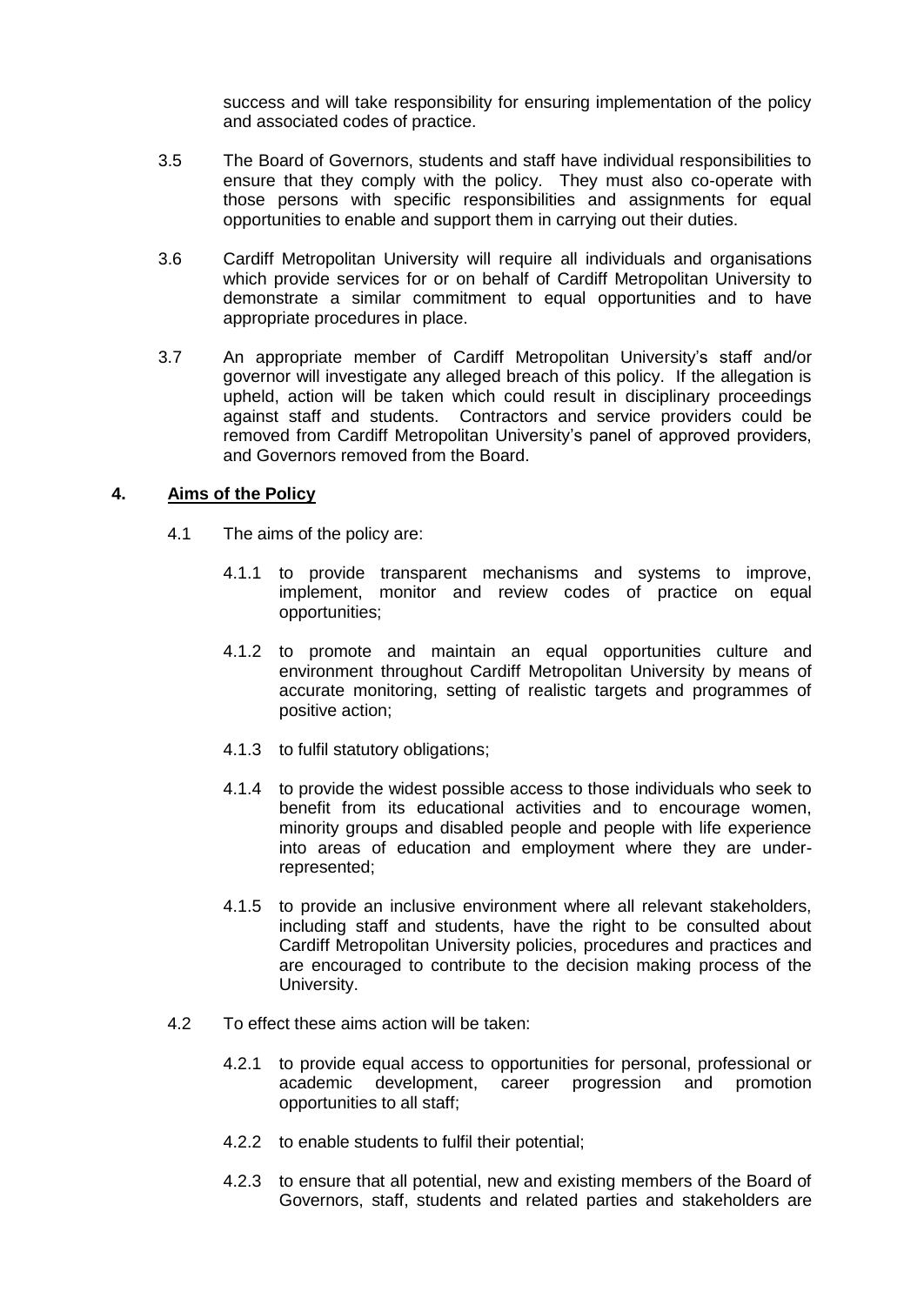informed of the provisions of this policy and its implications for their work and studies;

- 4.2.4 to establish appropriate links with outside agencies and community groups and consult with them on making the policy effective;
- 4.1.5 to inform all members of Cardiff Metropolitan's community of their personal and professional responsibility to implement the policy, and make clear the particular contractual duties in this regard which fall on senior individuals and groups of the staff and students;
- 4.1.6 to review and monitor all aspects of the curriculum by providing clear guidelines for course content and teaching styles and methods;
- 4.1.7 to ensure that all recruitment, employment and academic practices comply with the policy;

#### **5. Equal Opportunities Policy Implementation Plan**

- 15.1 To fulfil the policy's aims, Cardiff Metropolitan University adopts the following implementation plan:
	- 5.1.1 to display and publicise the policy statement throughout the University and on the Intranet, the Prospectus and Student Programme Handbooks;
	- 5.1.2 to document the Codes of Practice and circulate widely;
	- 5.1.3 to provide training to ensure that all staff are aware of and committed to the policy;
	- 5.1.4 to ensure that procedural arrangements e.g. recruitment, admissions, staff review, discipline, grievance, reflect the commitment to equality of opportunity;
	- 5.1.5 to ensure that in consultation with recognised trade unions, systems are established to support any staff or students who may be the subject of discrimination, victimisation and/or harassment;
	- 5.1.6 to ensure planned and continuous improvement to the physical environment which meets the needs of all members of the University and its visitors.
	- 5.1.7 To mainstream this policy into Cardiff Metropolitan University's strategic planning, organisation, culture and all areas of the university's work. Successful implementation of this policy requires active support and commitment of the University's entire community.

#### **6. Monitoring**

- 6.1 In accordance with its aims, the function of monitoring is fundamental to the successful implementation of the policy.
- 6.2 Applicants for vacant posts, shortlisted candidates, new appointments, current staff, promotions, disciplinary cases, grievances, bullying/harassment cases, resignations/turnover and good practice will be monitored.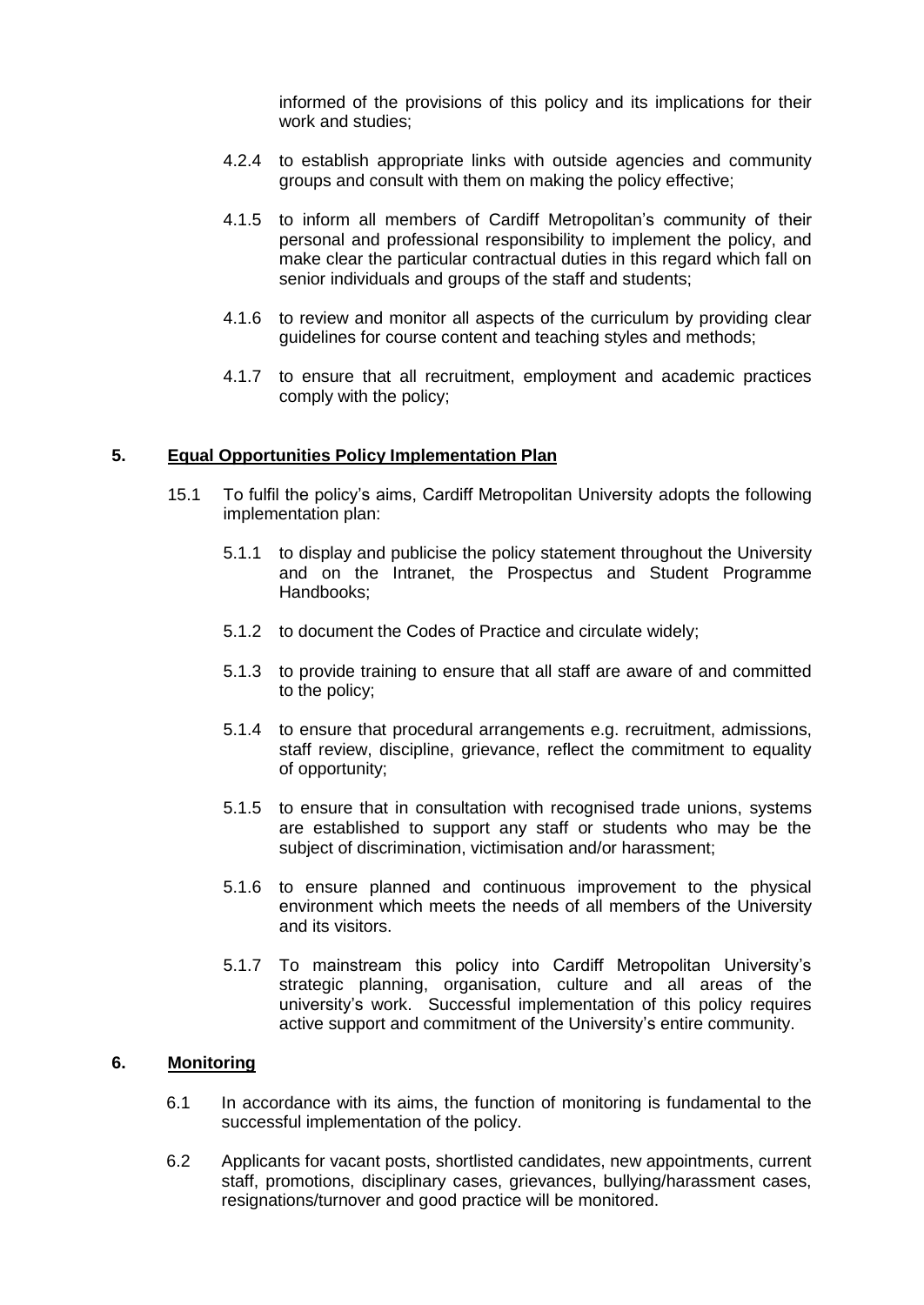- 6.3 This will enable a comprehensive picture of the patterns of applications and employment amongst various groups of employees to be developed and used for monitoring purposes.
- 6.4 In terms of staff, information for monitoring purposes will be obtained through voluntary self-assessment by potential and existing staff completing an Equal Opportunity Monitoring Form/Staff Information Form. The information collected will form part of a confidential record to be used for monitoring this policy and its implementation and effect.
- 6.5 The Equality and Diversity Officer/Secretariat, and the Coordinating Chaplain where applicable, shall be made aware of complaints concerning equal opportunities affecting actual or potential staff and may have a role in advising short and long term remedies. However, the Equality and Diversity Officer/Coordinating Chaplain shall not normally be responsible for handling complaints which are raised under grievance, disciplinary or other procedures.
- 6.6 In terms of students, information for monitoring purposes will be obtained through the student record system, which includes statistics regarding recruitment, retention, success and first destination.

### **7. Organisation, Consultation and Participation**

- 7.1 As the employing body, the Board of Governors has the ultimate responsibility for ensuring compliance with the legal requirements referenced within Section 2 relating to equal opportunities and for those who might be affected by the activities of the university, and for ensuring that equal opportunities is embedded and promoted through its strategic planning processes.
- 7.2 Under delegated arrangements from the Vice-Chancellor, all members of Cardiff Metropolitan University's Management Board have responsibility for ensuring compliance with this policy.
- 7.3 Consultation and communication are essential to the management of equal opportunities and co-operation with staff trade unions and student representatives is in the best interests of all members of the university.
- 7.4 The Resources Committee is responsible for ensuring the strategic development, implementation and review of this policy.
- 7.5 The Equality & Diversity Engagement Group will consider all aspects of equal opportunities throughout the working and educational environment of the University.
- 7.6 The Group's minutes will be submitted to the Resources Committee and the Academic Board for attention.
- 7.7 The Equality and Diversity Officer/Secretariat is responsible for providing advice, guidance and support on the application of this policy and for developing an action plan in conjunction with other colleagues to address equalities related issues.
- 7.8 Terms of Reference, Equality and Diversity Engagement Group:
	- 7.8.1 The Equality & Diversity Engagement Group will monitor the University's progress in meeting the 2010 Equality Act general duty and the accompanying specific duties paying particular attention to the involvement of and consultation with people affected by the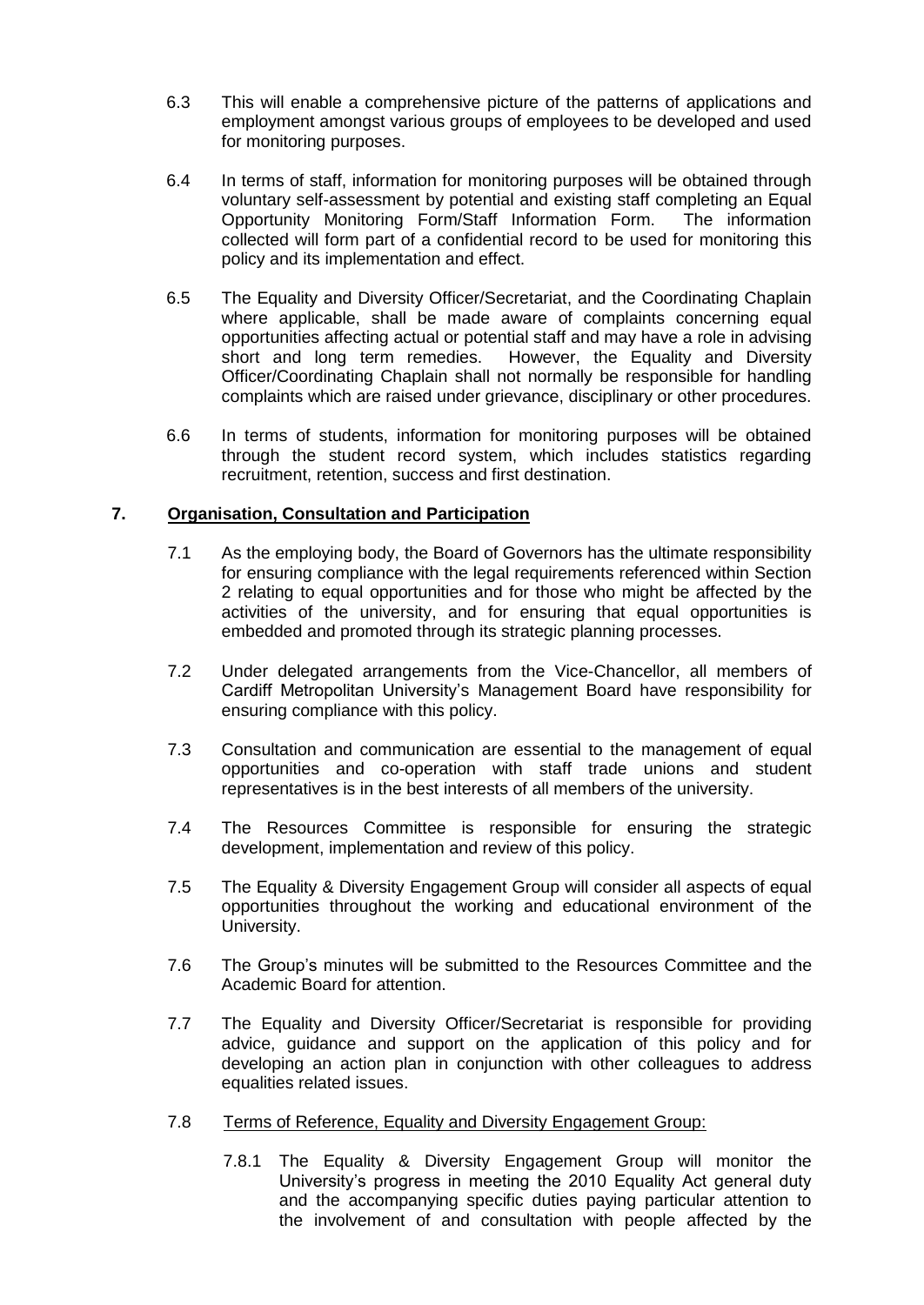University's decisions including involvement in the development of the Strategic Equality Plan and its objectives and actions and involvement in assessing the impact of proposed policies and practices.

- 7.8.2 The Group is to:
	- (a) assist the University in ensuring that that information it publishes is accessible by persons who share one or more of the protected characteristics (being age, disability, gender reassignment, marriage and civil partnership, pregnancy and maternity, race, religion and belief, sex and sexual orientation);
	- (b) assist in the development of outcome-focussed short, medium and long-term equality objectives for Schools and central services, in the development of an action plan setting out how the objectives will be met and in regular monitoring of the achievement of objectives;
	- (c) monitor arrangements made to identify relevant information the University holds, identify and collect relevant information it does not hold, and advise on how the information is published;
	- (d) review the process for assessing and monitoring the likely impact of the University's proposed policies and practices on its ability to comply with the general duty and the impact of its functions on people who share a protected characteristic, review the completed impact assessment reports and determine how these assessments are to be published;
	- (e) review the process for the collection of employee data in respect of recruitment, training, grievance, and disciplinary procedures and its publication in the annual Equality & Diversity Report;
	- (f) review the collection and publication of other data necessary to enable a public authority to give consideration to whether any of its practices are contributing to unintended discrimination, i.e. data relating to students and other customers;
	- (g) receive an annual report on pay differences;
	- (h) monitor the University's duty with regard to the use of public procurement to contribute to delivery of its equality objectives or functions under the general equality duty.
- 7.9 A Human Resources Advisor with specialist knowledge of equal opportunity issues, the Coordinating Chaplain and the Disability Services Manager will attend all meetings of the Equality & Diversity Engagement Group in an advisory capacity.
- 7.10 Any future organisational changes affecting Equal Opportunities responsibilities will need to be reflected in the constitution of the Equality & Diversity Engagement Group.
- 7.11 School Management & Planning Teams:
	- 7.11.1 Equal Opportunities issues will be a standing agenda item for each School's Management and Planning Team, the terms of reference for which, will be as follows: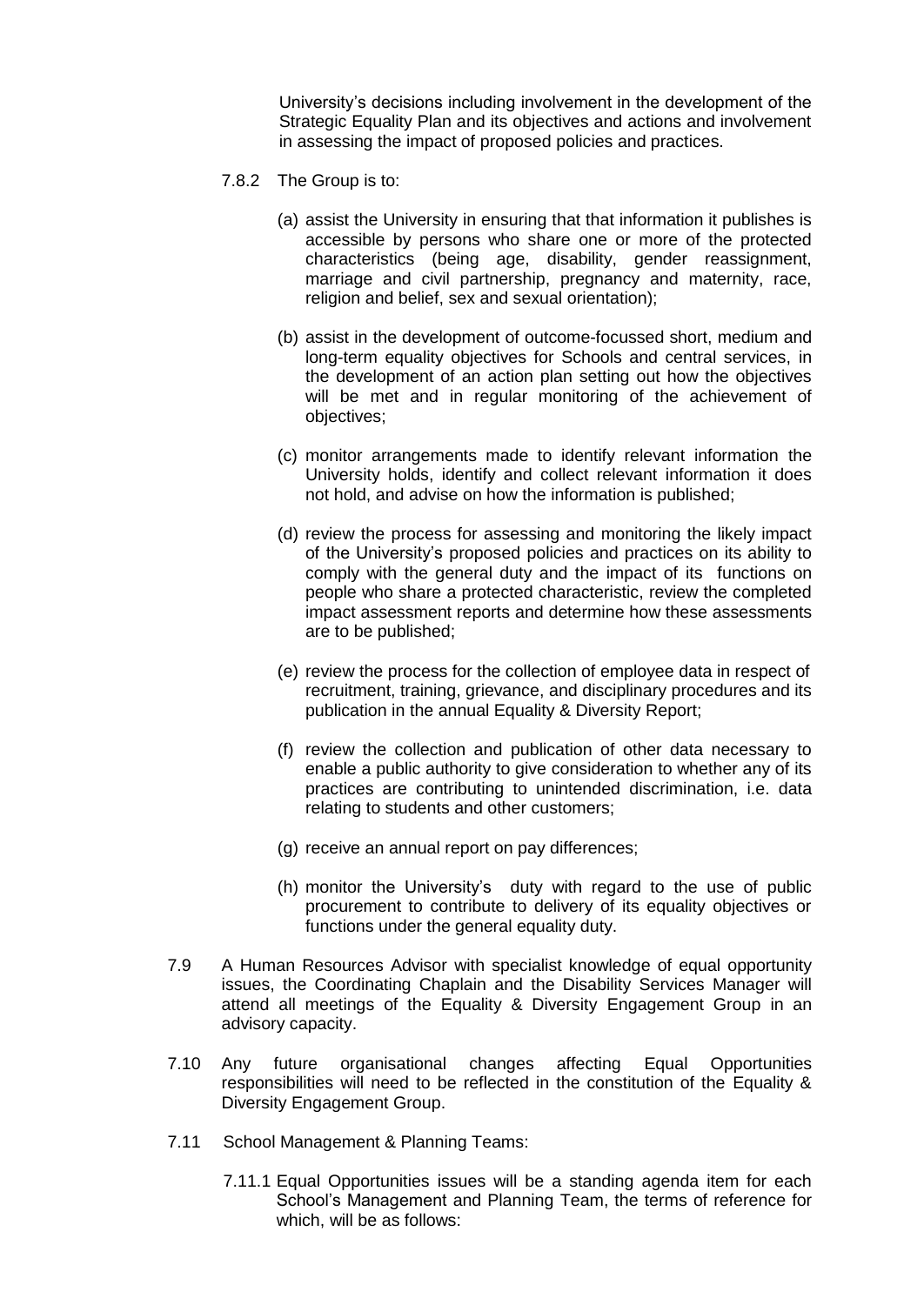- (a) to monitor compliance of the policy and codes of practice;
- (b) to monitor the composition of the staff and student population;
- (c) to identify, promote and encourage good practice;
- (d) to review induction and support mechanisms;
- (e) to audit course curricula, teaching and learning strategies in the context of equality of opportunity and good practice;
- (f) to audit course development initiatives.
- 7.12 Central Services:
	- 17.12.1 The Unit Management Teams will monitor equal opportunities in their areas of responsibility as follows:
	- (a) monitor compliance of the policy and codes of practice;
	- (b) monitor the composition of the staff / student population;
	- (c) identify, promote and encourage good practice;
	- (d) monitor marketing, publicity, recruitment and admission strategies;
	- (e) review induction and service support mechanisms for minority groups and those of protected characteristics.
- 7.13 A Human Resources Advisor with specialist knowledge of Equal Opportunities issues will be an ex officio member on each team and will provide appropriate training and advice as and when required.

#### **8. Equal Opportunities : Functional Responsibilities**

- 8.1 The size of Cardiff Metropolitan University, its organisational structure and diversity of its operations require arrangements to be established on both a central and school basis. These arrangements are as follow:
	- 8.1.1 the Chief Operating Officer is responsible for human resources related polices and strategies through the Director of Human Resources.
	- 8.1.2 the Dean of Students is responsible for ensuring the elimination of discrimination and the promotion of equality of opportunity in all aspects of the University's student services for example:
		- a) student advisory services (careers, child care, counselling, finance and health);
		- b) student discipline, grievance and complaints, including alleged harassment.
	- 8.1.3 The Dean of Students will identify the policies that apply to each of these areas and prioritise each one for an equality review. When existing student services policies are being reviewed, and new ones considered, the Dean of Students will make appropriate arrangements